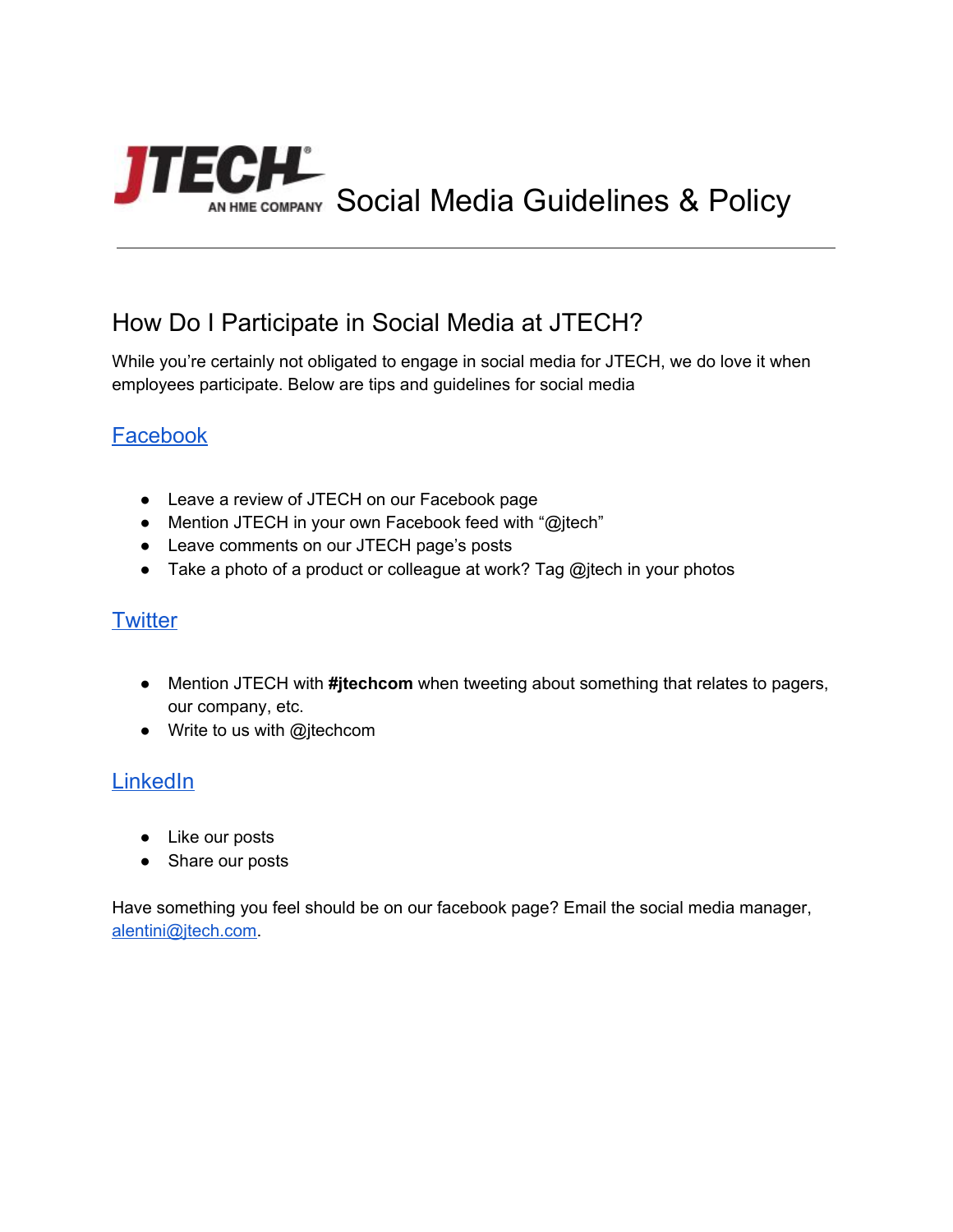# Top 10 Guidelines For Social Media Participation at JTECH.

These guidelines apply to JTECH employees or contractors who create or contribute to blogs, wikis, social networks, virtual worlds, or any other kind of Social Media. Whether you log into Twitter, Yelp, Wikipedia, MySpace or Facebook pages, or comment on online media stories these guidelines are for you.

While all JTECH employees are welcome to participate in Social Media, we expect everyone who participates in online commentary to understand and to follow these simple but important guidelines. These rules might sound strict and contain a bit of legal-sounding jargon but please keep in mind that our overall goal is simple: to participate online in a respectful, relevant way that protects our reputation and of course follows the letter and spirit of the law.

1. Be transparent and state that you work at JTECH. Your honesty will be noted in the Social Media environment. If you are writing about JTECH or a competitor, use your real name, identify that you work for JTECH, and be clear about your role. If you have a vested interest in what you are discussing, be the first to say so.

2. Never represent yourself or JTECH in a false or misleading way. All statements must be true and not misleading; all claims must be substantiated.

3. Post meaningful, respectful comments — in other words, please, no spam and no remarks that are off-topic or offensive. 4. Use common sense and common courtesy: for example, it's best to ask permission to publish or report on conversations that are meant to be private or internal to JTECH. Make sure your efforts to be transparent don't violate JTECH's privacy, confidentiality, and legal guidelines for external commercial speech.

5. Stick to your area of expertise and do feel free to provide unique, individual perspectives on non-confidential activities at JTECH.

6. When disagreeing with others' opinions, keep it appropriate and polite. If you find yourself in a situation online that looks as if it's becoming antagonistic, do not get overly defensive and do not disengage from the conversation abruptly: feel free to ask the PR Director for advice and/or to disengage from the dialogue in a polite manner that reflects well on JTECH.

7. If you want to write about the competition, make sure you behave diplomatically, have the facts straight and that you have the appropriate permissions. 8. Please never comment on anything related to legal matters, litigation, or any parties JTECH may be in litigation with.